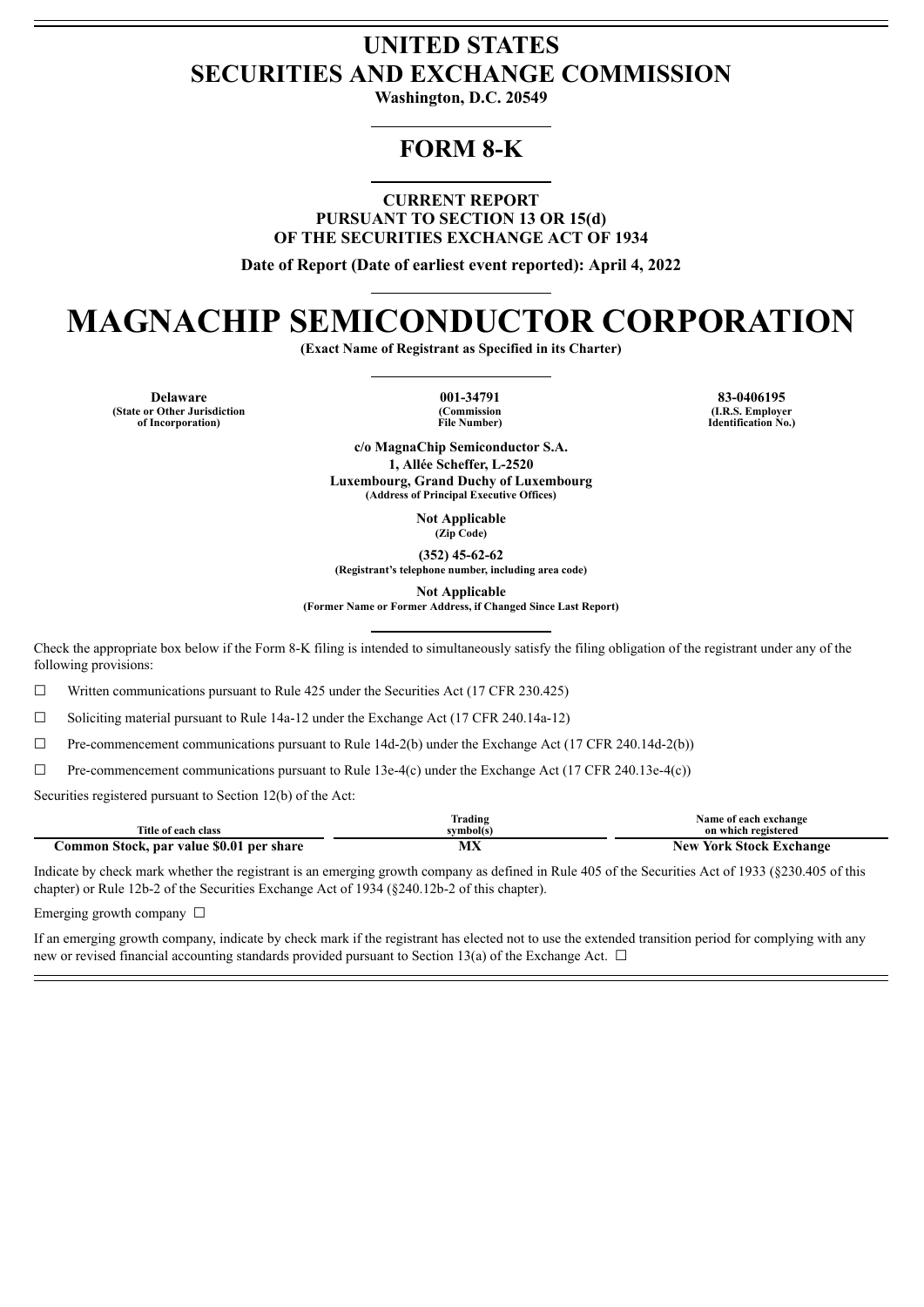### **Item 1.01. Entry into a Material Definitive Agreement.**

As previously disclosed, on March 25, 2021, Magnachip Semiconductor Corporation, a Delaware corporation (the "Company"), South Dearborn Limited, an exempted company incorporated in the Cayman Islands with limited liability ("Parent") formed by an affiliate of Wise Road Capital LTD ("Wise Road"), and Michigan Merger Sub, Inc., a Delaware corporation and a wholly owned subsidiary of Parent ("Merger Sub"), entered into an Agreement and Plan of Merger (as amended, the "Merger Agreement"), providing for, among other things and subject to the terms and conditions thereof, the merger of Merger Sub with and into the Company (the "Merger"), with the Company surviving the Merger as a wholly owned subsidiary of Parent.

The closing of the Merger was subject to certain conditions, including clearance by the Committee on Foreign Investment in the United States ("CFIUS") under the Defense Production Act of 1950, as amended. As previously disclosed, the Company and Parent were advised that CFIUS clearance of the Merger will not be forthcoming and received permission from CFIUS to withdraw their joint filing. In connection therewith, the Company, Parent and Wise Road entered into a Termination and Settlement Agreement, dated December 13, 2021 (the "Termination Agreement"), which was attached as Exhibit 10.1 in the Registrant's Current Report on Form 8-K, dated December 13, 2021, pursuant to which Parent agreed to pay \$70.2 million (the "Termination Fee") to the Company on the terms specified in the Termination Agreement in satisfaction of Parent's obligation to pay a termination fee in connection with the termination of the Merger Agreement.

The Merger Agreement was previously terminated on December 20, 2021 pursuant to the Termination Agreement following the Company's receipt of a portion of the Termination Fee equal to \$51 million from Parent and the issuance of a new standby letter of credit, which secured a deferred portion of the Termination Fee equal to \$19.2 million from Parent due on or before March 31, 2022. In connection therewith, the Company, Parent and Wise Road entered into a First Amendment to the Termination Agreement, dated April 4, 2022 (the "Amendment to Termination Agreement"), pursuant to which Parent agreed to pay the Company \$19.2 million, of which a portion of the Termination Fee, equal to \$14.4 million, has been paid by Parent on April 4, 2022 and payment of the remaining portion of the Termination Fee, equal to \$4.8 million (which amount is secured by a new standby letter of credit, dated April 4, 2022), will be paid by Parent on or before June 30, 2022. As of April 4, 2022, \$65.4 million of the Termination Fee has been paid by Parent.

The foregoing description of the Amendment to Termination Agreement does not purport to be complete and is qualified in its entirety by reference to the Amendment to Termination Agreement, which is attached hereto as Exhibit 10.1 and incorporated herein by reference.

#### **Item 1.02. Termination of a Material Definitive Agreement.**

The information set forth in Item 1.01 of this Current Report on Form 8-K in incorporated by reference herein.

### **Item 7.01. Regulation FD Disclosure.**

On April 4, 2022, the Company, Parent and Wise Road entered into the Amendment to the Termination Agreement at the request of Parent and Wise Road.

In accordance with General Instruction B.2 of Form 8-K, the information set forth in this Item 7.01 is furnished pursuant to Item 7.01 and shall not be deemed "filed" for purposes of Section 18 of the Securities Exchange Act of 1934, as amended (the "Exchange Act"), or otherwise subject to the liabilities under that section, nor shall such information be deemed incorporated by reference in any filing under the Securities Act of 1933, as amended, or the Exchange Act, except as shall be expressly set forth by specific reference in such a filing.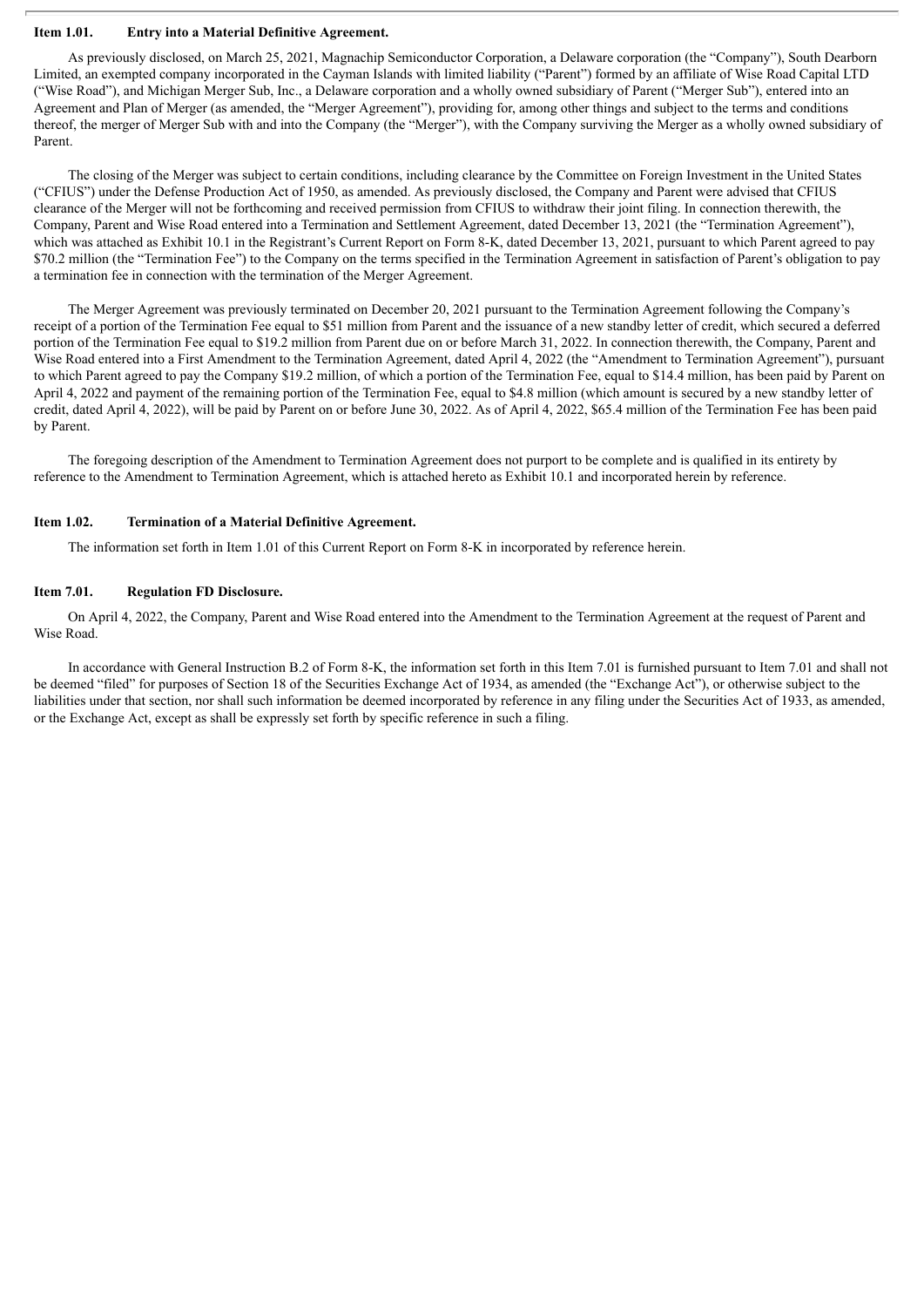# **Item 9.01. Financial Statements and Exhibits.**

**(d) Exhibits.**

The following exhibits are furnished as part of this report:

| Exhibit<br>No. | <b>Description</b>                                                                                                         |
|----------------|----------------------------------------------------------------------------------------------------------------------------|
| 10.1           | First Amendment to Termination and Settlement Agreement, dated as of April 4, 2022, by and between Magnachip Semiconductor |
|                | Corporation, South Dearborn Limited and Wise Road Capital LTD.                                                             |

104 Cover Page Interactive Data File (embedded within the Inline XBRL document).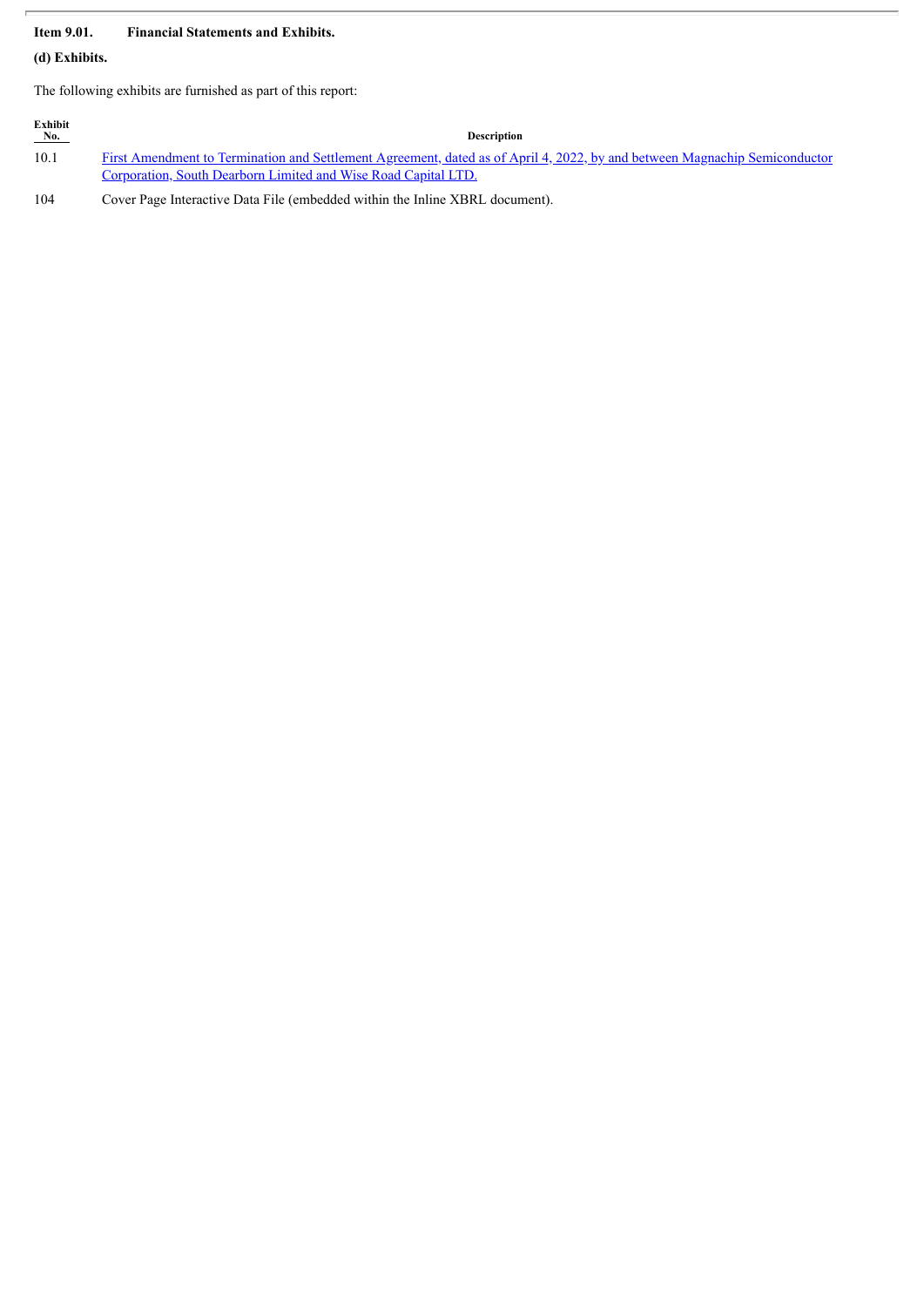Pursuant to the requirements of the Securities Exchange Act of 1934, the registrant has duly caused this report to be signed on its behalf by the undersigned hereunto duly authorized.

Date: April 6, 2022

# **MAGNACHIP SEMICONDUCTOR CORPORATION**

By: /s/ Theodore Kim

Name: Theodore Kim Title: Chief Compliance Officer, General Counsel and Secretary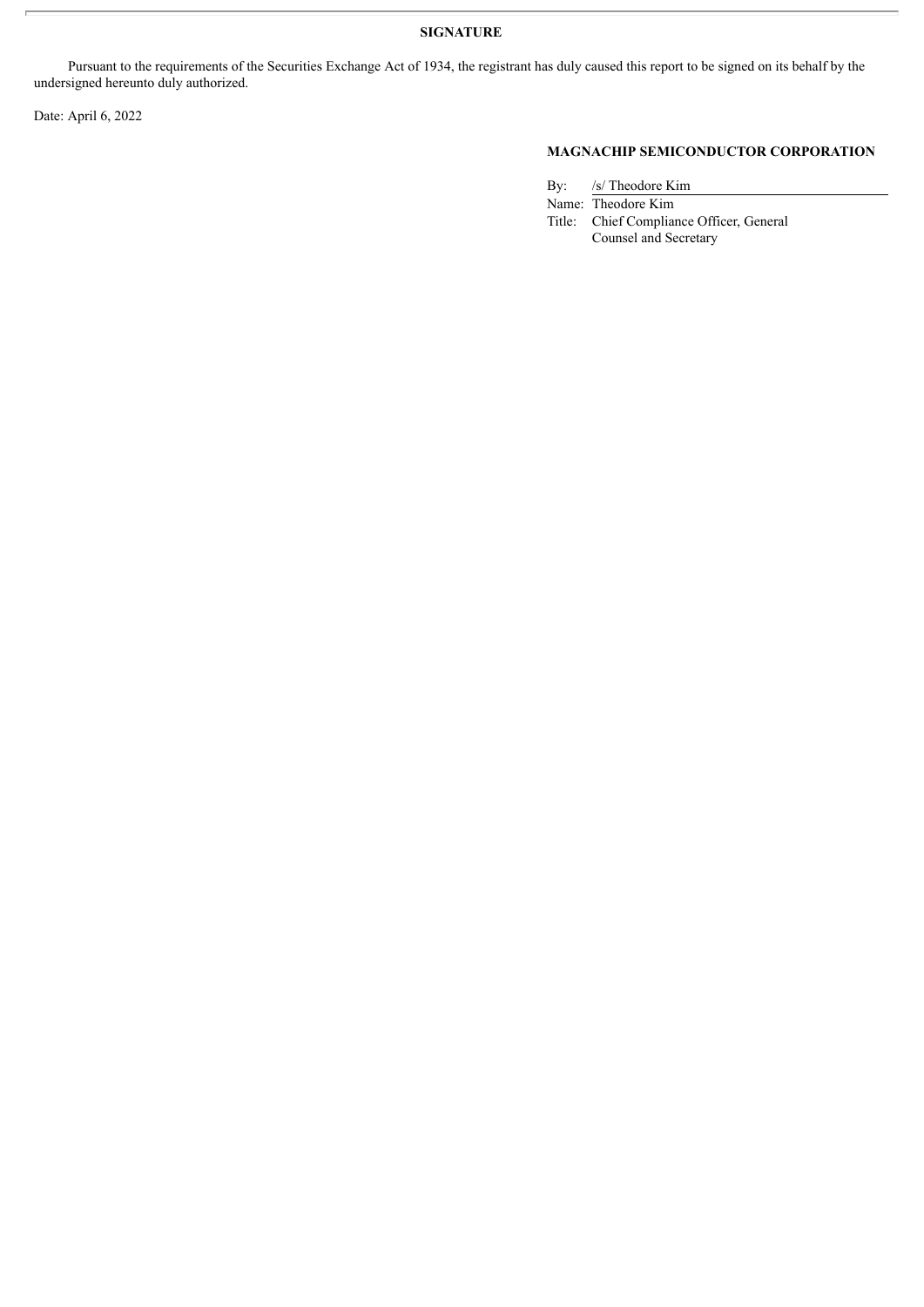## **FIRST AMENDMENT TO TERMINATION AND SETTLEMENT AGREEMENT**

<span id="page-4-0"></span>This First Amendment to Termination and Settlement Agreement (this "Amendment") is entered into as of April 4, 2022, by and among South Dearborn Limited, an exempted company incorporated in the Cayman Islands with limited liability ("Parent"), Magnachip Semiconductor Corporation, a Delaware corporation (the "Company"), and Wise Road Capital LTD ("Wise Road"). Each of Parent, Wise Road and the Company are sometimes referred to herein as a "Party".

#### **RECITALS**

**WHEREAS**, Parent, Company and Michigan Merger Sub, Inc., a Delaware corporation and a wholly-owned subsidiary of Parent (the "Merger Sub"), previously entered into that certain Agreement and Plan of Merger, dated as of March 25, 2021 ("Merger Agreement"), pursuant to which Merger Sub was to merge with and into the Company with the Company surviving as a wholly-owned subsidiary of Parent, subject to the terms and conditions of the Merger Agreement;

**WHEREAS**, Parent, Merger Sub, the Company and Wise Road have entered into that certain Termination and Settlement Agreement (the "Agreement"), dated as of December 13, 2021, pursuant to which, among other things, the Merger Agreement was terminated on December 20, 2021 upon the Company's receipt of the Parent Initial Fee and the Amended Standby Letter of Credit; and

**WHEREAS**, pursuant to Section 16 of the Agreement, the Parties, with the exception of Merger Sub, which was dissolved effective March 21, 2022, desire to mutually amend the Agreement as set forth herein.

**NOW**, **THEREFORE**, in consideration of the mutual covenants, agreements and understandings herein contained, the receipt and sufficiency of which are acknowledged, on the terms and subject to the conditions set forth in this Amendment, the parties, intending to be legally bound, agree as follows:

1. Section 2 of the Agreement titled "Parent Fees" is hereby amended and restated as follows:

"Promptly following the execution of this Agreement, and in any event no later than 5:00 p.m. Eastern time on December 15, 2021 (the "Parent Initial Fee Deadline"), and in consideration for the agreements made by the Company under this Agreement, Parent shall (and Wise Road shall cause Parent to) pay or cause to be paid \$51,000,000 (the "Parent Initial Fee") in cash by wire transfer of immediately available funds to the account designated by the Company prior to the date hereof. Promptly following the execution of the first amendment to this Agreement, and in any event no later than 5:00 p.m. Eastern time on April 4, 2022 (the "Parent Second Fee Deadline"), and in consideration for the agreements made by the Company under this Agreement, Parent shall (and Wise Road shall cause Parent to) pay or cause to be paid \$14,400,000 (the "Parent Second Fee") in cash by wire transfer of immediately available funds to the account designated by the Company. By no later than 5:00 p.m. Eastern time on June 30, 2022 (the "End Date"), Parent shall (and Wise Road shall cause Parent to) pay or cause to be paid \$4,800,000 (the "Remaining Parent Fee") in cash by wire transfer of immediately available funds to the account designated by the Company. None of the Parent Initial Fee, the Parent Second Fee or the Remaining Parent Fee shall be repayable or refundable under any circumstances. The Parties acknowledge and agree that, effective as of, and from and after, the Termination Effective Time, neither the Company Termination Fee nor the Parent Termination Fee shall be payable in connection with this Agreement, the Merger Agreement, the Termination or otherwise."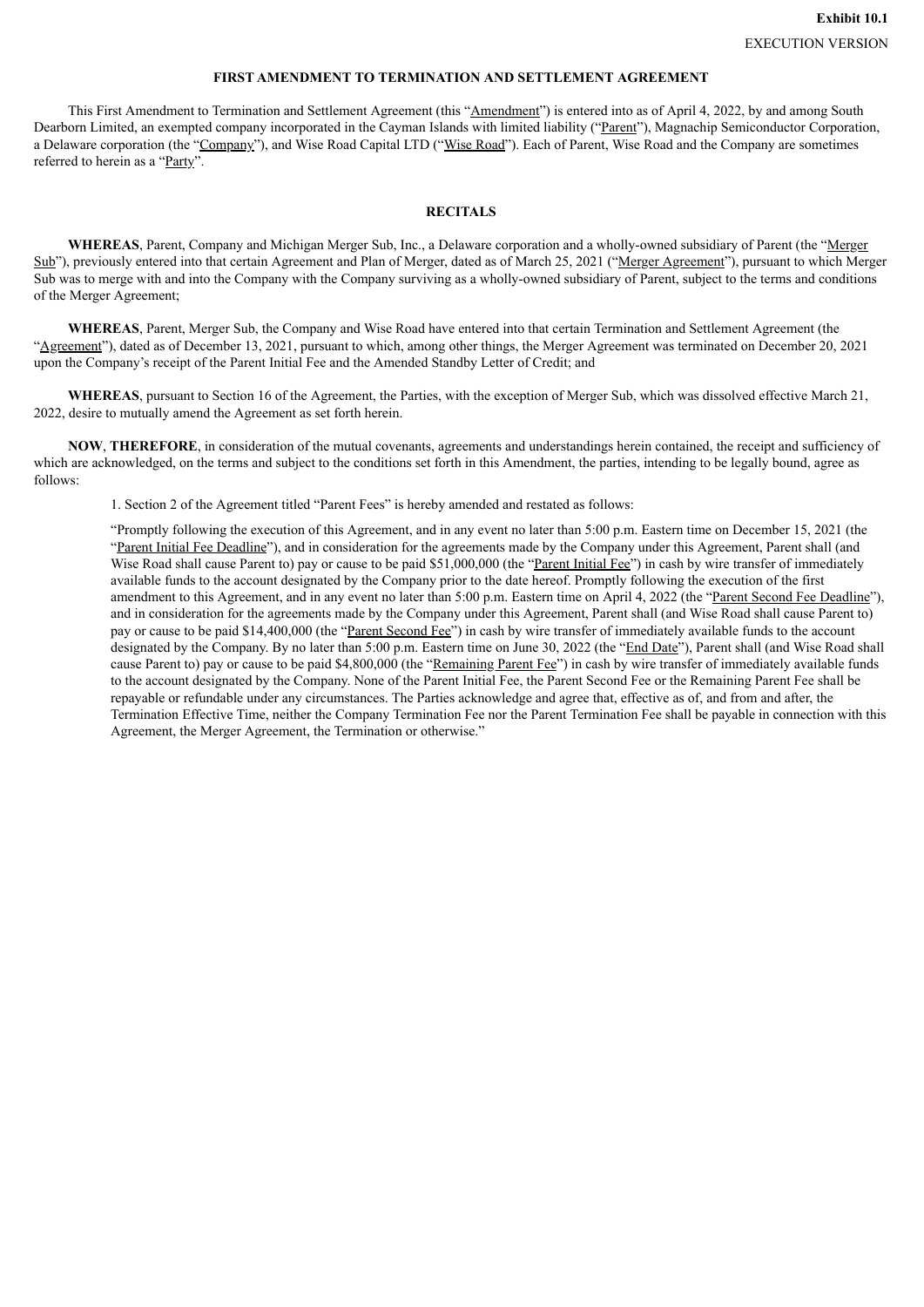2. Section 3 of the Agreement titled "Amended Standby Letter of Credit" is hereby amended and restated as follows:

"Promptly following the execution of this Agreement, and in any event no later than 5:00 p.m. Eastern time on December 22, 2021 (the "SBLC Deadline"), (a) the Parties shall cause the Standby Letter of Credit to be amended to provide that, on or any time after April 1, 2022, if Parent has not paid the Parent Second Fee to the Company by the Parent Second Fee Deadline, the Company may deliver a draw notice to the Issuing Bank and demand immediate payment of the full amount of the Parent Second Fee (which, for the avoidance of doubt, will not require any consent, instruction or other approval or acknowledgment from Parent or any of its Affiliates) (the "Amended Standby Letter of Credit"), and (b) Parent and Wise Road shall cause an original fully executed version of the Amended Standby Letter of Credit to be delivered to the Company or its designee. Promptly following the execution of the first amendment to this Agreement, and in any event immediately prior to the payment of the Parent Second Fee (the "Second SBLC Deadline"), (a) the Parties shall cause the Amended Standby Letter of Credit, dated as of December 20, 2021, to be amended to provide that, on or any time after June 30, 2022, if Parent has not paid the Remaining Parent Fee to the Company by the End Date, the Company may deliver a draw notice to the Issuing Bank and demand immediate payment of the full amount of the Remaining Parent Fee (which, for the avoidance of doubt, will not require any consent, instruction or other approval or acknowledgment from Parent or any of its Affiliates) (the "Second Amended Standby Letter of Credit"), and (b) Parent and Wise Road shall cause an original fully executed version of the Second Amended Standby Letter of Credit to be delivered to the Company or its designee."

3. All references herein and in the Agreement to the "Agreement" shall mean and include the Agreement as amended by this Amendment. Except as amended hereby, the Agreement shall remain unchanged, and the Agreement, as so amended, shall continue in full force and effect in accordance with its terms.

4. The provisions of this Amendment may not be amended, modified or supplemented in any manner, whether by course of conduct or otherwise, except by an instrument in writing specifically designated as a subsequent amendment to the Agreement, signed on behalf of each of the Parties. No Party may assign either this Amendment or any of its rights, interests, or obligations hereunder without the prior written approval of the other Parties. Subject to the preceding sentence, this Amendment shall be binding upon and shall inure to the benefit of the Parties and their respective successors and permitted assigns. This Amendment and any dispute, claim, legal action, suit, proceeding or controversy arising out of or relating hereto, shall be governed by, and construed in accordance with, the Law of the State of Delaware, without regard to conflict of law principles (whether of the State of Delaware or any other jurisdiction) that would cause the application of the Laws of any jurisdiction other than the State of Delaware.

5. Each Party represents and warrants to the other Parties that: (i) such Party has all requisite power and authority to enter into this Amendment and to take the actions contemplated hereby; (ii) the execution and delivery of this Amendment and the actions contemplated hereby have been duly authorized by all necessary corporate or other action on the part of such Party; and (iii) this Amendment has been duly executed and delivered by such Party and, assuming the due authorization, execution and delivery by the other Parties, constitutes a legal, valid and binding obligation of such, enforceable against such Party in accordance with its terms, subject to the Enforceability Exceptions.

6. This Amendment may be executed in any number of counterparts, as if the signatures to each counterpart were upon a single instrument, and all such counterparts together shall be deemed an original of this Amendment. Facsimile signatures or signatures received as a pdf attachment to electronic mail shall be treated as original signatures for all purposes of this Amendment. This Amendment shall become effective when, and only when, each Party shall have received a counterpart signed by all of the other Parties.

7. Capitalized terms used herein but not otherwise defined shall have the respective meanings ascribed thereto in the Agreement.

[*Remainder of page intentionally left blank.*]

2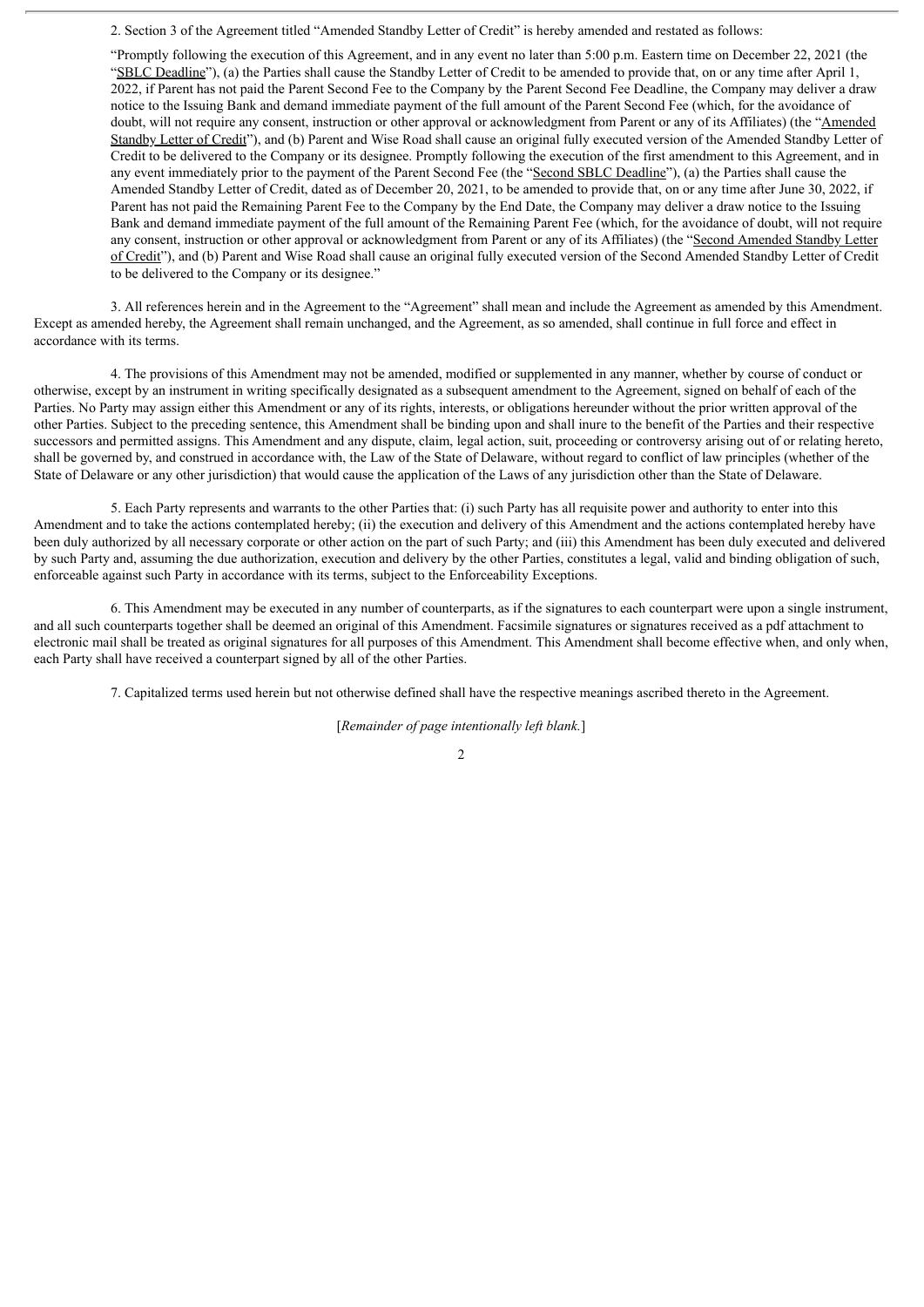IN WITNESS WHEREOF, this Amendment has been duly executed and delivered by the duly authorized officers of the Parties as of the date first written above.

# SOUTH DEARBORN LIMITED

### By: /s/ Yuanjie Zhang

Name: Yuanjie Zhang Title: Director

## WISE ROAD CAPITAL LTD

By: /s/ Yuanjie Zhang

Name: Yuanjie Zhang Title: Director